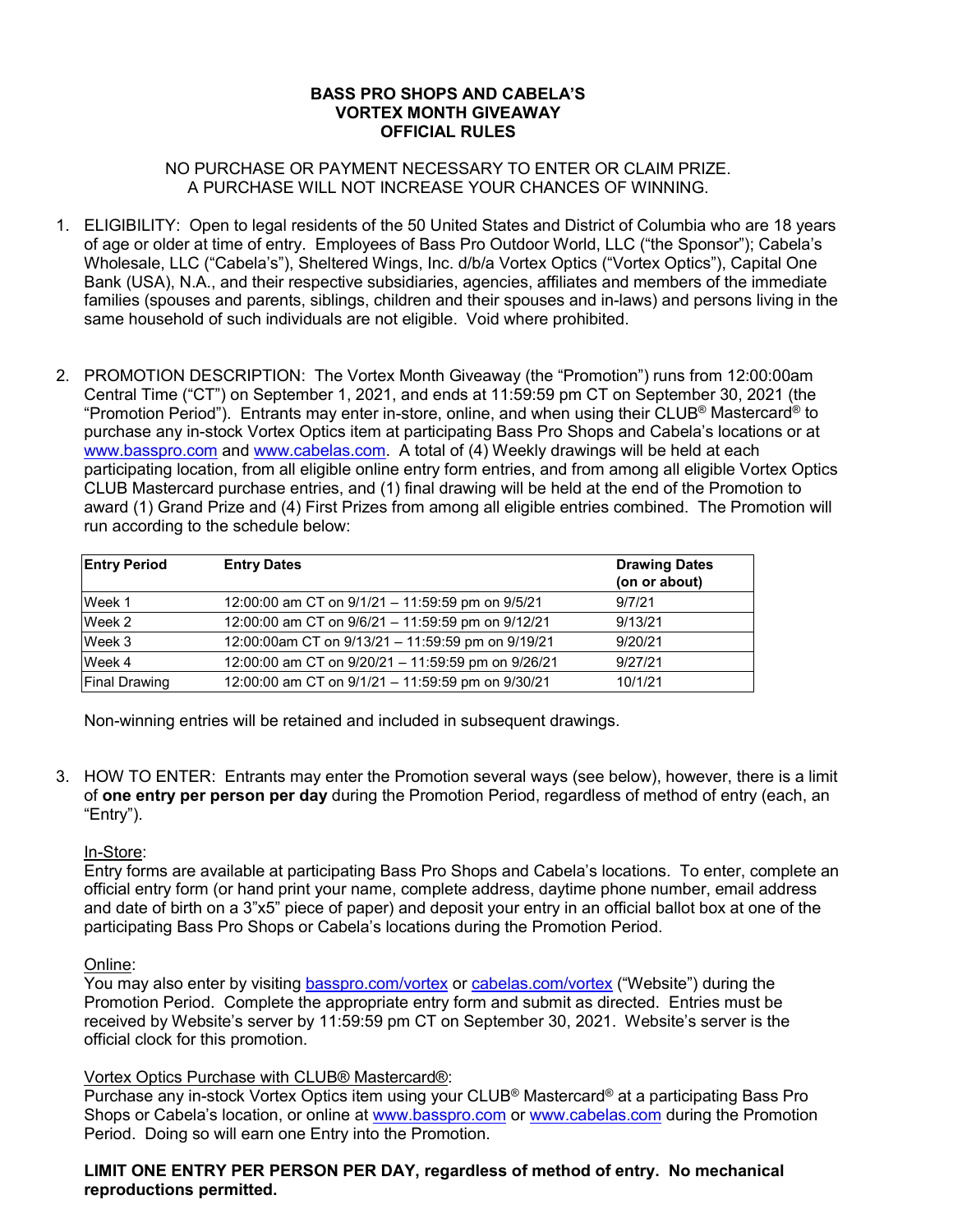#### 4. DRAWINGS/PRIZES/ODDS OF WINNING:

Weekly Drawings: According to the schedule listed above in Section 2, a random drawing will be conducted by each participating Bass Pro Shops and Cabela's location's management from among all eligible entries received at that location during the entry period(s) prior to each drawing. All online entries will be grouped together to represent one "online store". All Vortex Optics CLUB® Mastercard® purchase entries will be grouped together to represent one "CLUB® Mastercard® store". All "online store" and "CLUB® Mastercard® store" drawings will be conducted by Promotion Mechanics, Inc. ("PMI"), an independent judging organization, from among all eligible entries received online during the entry periods prior to each drawing. Each Weekly Drawing will award the following prizes:

Week 1 (one prize per store): a set of Vortex Diamondback HD Binoculars, approximate retail value ("ARV") \$229.99

Week 2 (one prize per store): a Vortex Diamondback Rifle Scope, ARV \$199.99

Week 3 (one prize per store): a set of Vortex Diamondback HD Binoculars, ARV \$249.99

Week 4 (one prize per store): a Vortex Impact 1000 Rangefinder, ARV \$199.99

A combined total of up to 153 Weekly In-Store Prizes will be awarded each week during the entire Promotion.

Grand and First Prizes: On or about October 1, 2021, a random drawing will be conducted by PMI from among all eligible entries combined to award the following prizes:

(1) First Prize Vortex Tactical prize package: prize consists of an AMG UH-1 Gen II Holographic Sight; a Micro 3X Magnifier; a Viper Red Dot; a Strike Eagle 1-8x24; a Vortex Viper 30MM Cantilever; a Viper PST Gen II; and a Precision QR Cantilever 30MM. Total combined ARV \$2,850.

(1) First Prize Vortex Hunt prize package: prize consists of a Razor HD Binocular, a Diamondback HD Spotting Scope; a Razor HD4000 Rangefinder; a Summit Carbon II Tripod Kit; a Viper HS Riflescope; and a set of Pro Series 30MM Rings (1.00"). Total combined ARV \$3,060.

(1) First Prize Vortex Long Range Shooter prize package: prize consists of a Fury HD 500 AB Laser RF Binocular; a Strike Eagle 5-25X56 EBR-7CMOA; a set of Precision Matched Rings 34MM; and a Radian Carbon Ball Head Kit. Total ARV \$3,250.

(1) First Prize Vortex Hunt prize package: prize consists of a Razor LHT 3-15X42 HSR-51 MOA; a Ranger 1800 LRF; a Viper HD Spotting Scope; a Ridgeview Carbon Tripod Kit; a Diamondback HD Binocular; and a set of Pro Series 30MM Rings (1.00"). Total combined ARV \$3,060.

(1) Grand Prize: a Vortex Long Range Shooting Experience for winner and one guest. Prize consists of round trip coach air transportation to/from Madison, WI from the major commercial airport closest to winner's residence; 3 nights' standard double-occupancy hotel accommodations; exclusive tours and access to Vortex's manufacturing and testing facilities; 1 full-day of long-range and handgun training with Vortex Pro Staff; 1 Vortex Optics accessories gift package; 1 voucher for winner to spend on any Vortex Optics item(s) of winner's choice (value up to \$7,500; any unused portion will not be awarded); and selected meals.

Total combined ARV of Grand Prize is \$15,000. Actual value will be determined by winner's residence and seasonal rates. Any difference between the actual value and the stated value will not be awarded. Winner and guest must possess all required, valid identification and travel authorizations in order to travel. Winner and guest are responsible for any travel insurance (if desired), and for all trip expenses not specified, including meals, tips, and entertainment. If winner and/or guest fails to possess all required, valid identification and/or travel authorizations, the prize will be forfeited in its entirety. Trip must be taken on dates specified by Sponsor. In the event the winner or winner's guest engages in behavior that (as determined by Sponsor in its sole discretion) is obnoxious or threatening, illegal, unsafe or that is intended to annoy, abuse, threaten or harass any other person, Sponsor reserves the right to terminate the trip or other applicable experience early, in whole or in part, and send the winner and his/her guest home with no further compensation.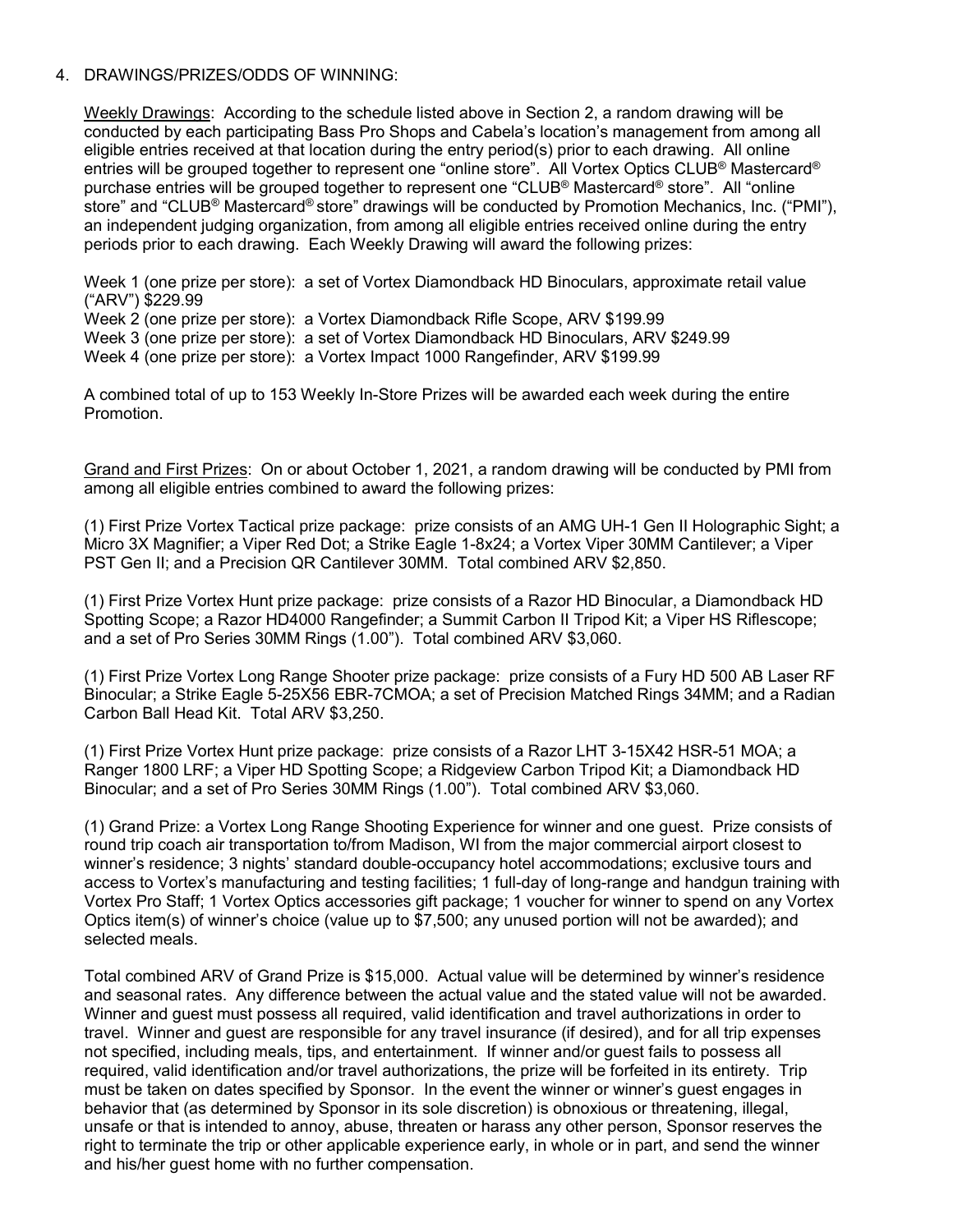Grand Prize Winner and guest must comply with all security requirements and with Sponsor's instructions. All travel accommodations and events are subject to availability, change, and certain restrictions. Sponsor will determine airline and flight itinerary in its sole discretion. Winner and guest must travel together on the same itinerary. Airline tickets are non-refundable/non-transferable and are not valid for upgrades and/or frequent flyer miles. All airline tickets are subject to flight variation, pandemic, work stoppages, and schedule or route changes. For the avoidance of doubt, round-trip coach class air travel is limited to one plane seat per traveler. Releasees (as defined in Section 5 below) are not liable for any missed prize events, missed opportunities or expenses incurred as a consequence of flight cancellation/delay or ground transportation delay. Travel guest must execute a liability/publicity release prior to issuance of travel documents, by the date specified in Sponsor (or its designee's) request, or such travel guest may be disqualified in Sponsor's sole discretion. Once a travel guest is selected, he/she may not be substituted, except in Sponsor's sole and absolute discretion. If the winner lives within 200 miles of the Grand Prize trip destination (as determined by Sponsor), Sponsor reserves the right in its sole discretion to substitute ground transportation in lieu of airfare, and any difference in value will not be awarded. Grand Prize winner or his/her guest must provide hotel with a major credit card issued in one of their names to cover room security and incidental expenses (if any), and the hotel may require such person to be age 21 or older. If winner is unable to accept prize as stated, prize will be forfeited in its entirety and awarded to an alternate winner. Certain restriction and blackout dates apply. No prize substitution except by Sponsor in its sole discretion, in which case a prize of equal or greater value will be awarded.

Further, to help ensure that the use of any such person in advertising or publicity will not bring the Sponsor into public disrepute, contempt, scandal or ridicule or reflect unfavorably on the Promotion, as determined by Sponsor in its sole discretion, potential Grand Prize winner and his/her guest may be required to submit to a confidential criminal background check as a condition of winning and receiving a prize. Such background check may include without limitation, civil and criminal court records and police reports. Any participant may be disqualified in the Sponsor's sole discretion if: (1) he/she fails to reply or to provide any required information or properly completed documents within the required time period (as applicable); (b) he/she fails to comply with any of the terms of these Official Rules; (c) if any prize notification is returned as undeliverable; or (d) if the results of his/her background check are deemed unsatisfactory in Sponsor's sole discretion.

Specific items for all prizes to be awarded (including colors, styles, and sizes, etc.) are to be determined by Sponsor. The depiction of prizes in any advertising, promotional materials, or displays may not reflect the actual prize items. Winners will be notified by mail, email, and/or telephone at Sponsor's sole discretion. Odds of winning will be determined by the number of eligible entries received for each drawing.

Odds of winning will be determined by the number of eligible entries received.

5. GENERAL: Taxes on prizes and expenses not specified, are the sole responsibility of winners. By participating, entrants agree (a) to these rules and decisions of judges which shall be final in all respects; (b) to release and hold harmless Sponsor, Cabela's, Vortex Optics, Capital One Bank (USA), N.A., their respective subsidiaries, affiliates and agencies, and their respective directors, officers, employees, agents and representatives (aforementioned individuals and organizations collectively, the "Releasees") from any and all claims, demands, costs, expenses, liability, losses or damages of any kind resulting from their participation in the promotion or their acceptance, use or misuse of a prize, including liability for personal injury or death; (c) if a winner, to the use by Sponsor and its designees of name and/or photograph for advertising and publicity purposes without compensation (unless prohibited by law) and to execute specific consent to such use if asked to do so, and to the announcement of their name, city and state; and (d) that Sponsor and its agents have not made any representation, warranty or guaranty, in whole or in part, in law or in fact, relative to the prize. Winners may be required to complete an affidavit or declaration of eligibility and liability release and (where legal) a publicity release, and a W9 Form, which must be returned within the time period specified by Sponsor or an alternate winner may be selected. The values of the Grand Prize and First Prizes will be taxable to prize winners as income. Return of any prize/prize notification as undeliverable may result in disqualification of winner and selection of an alternate winner. Releasees are not responsible and shall not be liable for: (a) any telephone, electronic, hardware or software program, network, Internet or computer malfunctions, failures, or difficulties of any kind, including without limitation, server malfunction or by any human error which may occur in the processing of entries; (b) failed, incomplete, garbled or delayed computer transmissions; (c) late, lost, illegible, postage-due, incomplete, damaged or misdirected entries or mail;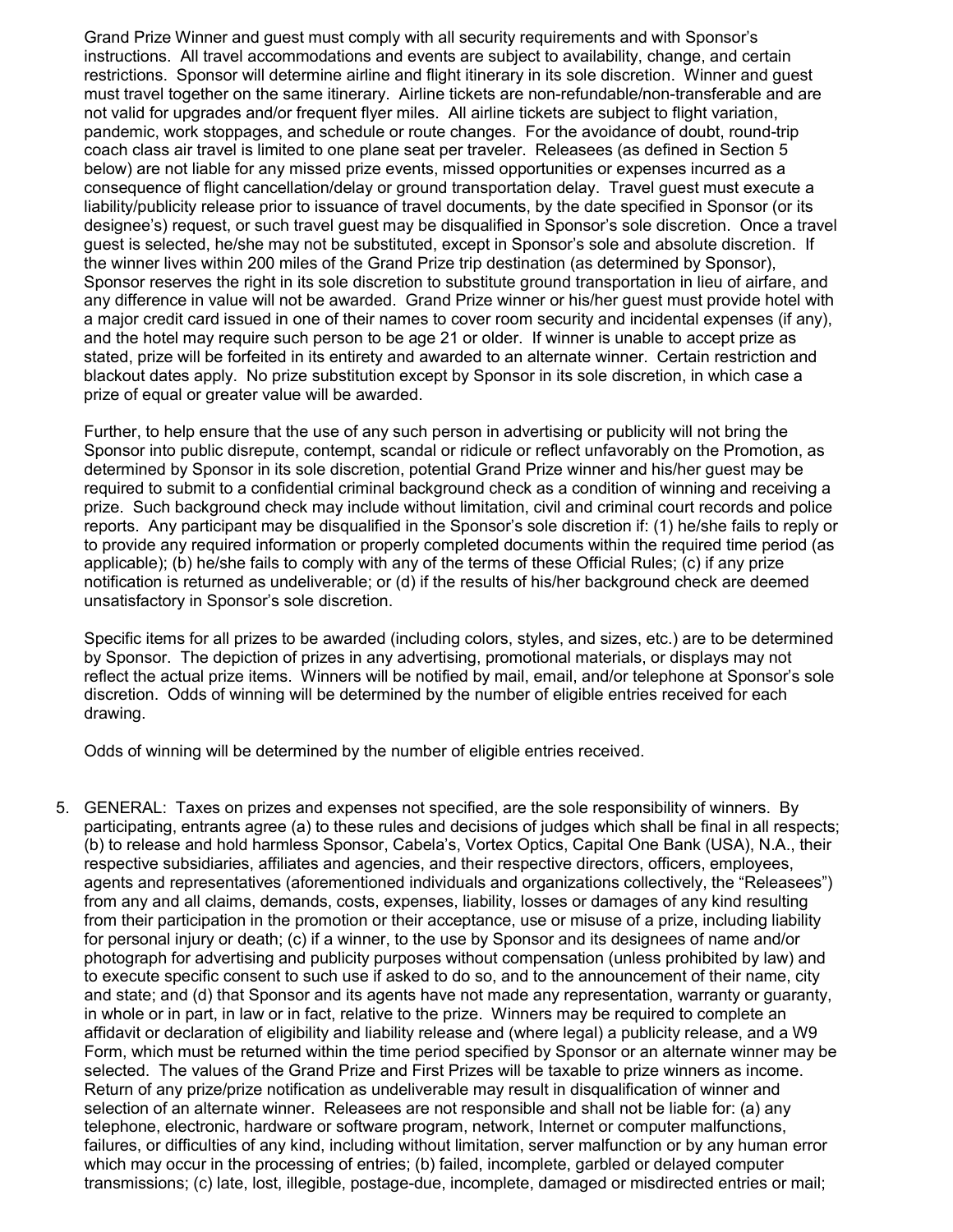and (d) any condition caused by events that may cause the promotion to be disrupted or corrupted. Sponsor reserves the right in its sole discretion to cancel or suspend the sweepstakes or any portion thereof should viruses, bugs, or other causes corrupt the administration, security or proper play of the promotion; in which case prize will be awarded via a random drawing from among all eligible entries received prior to cancellation. In case of dispute, entries will be declared made by the authorized account holder of the email address used to participate at the time of entry. "Authorized account holder" is defined as the natural person who is assigned to an email address by an Internet access provider, online service provider, or other organization (e.g. business, educational institution, etc.) that is responsible for assigning email address for the domain associated with the submitted email address. CAUTION: ANY ATTEMPT BY AN ENTRANT TO DELIBERATELY DAMAGE ANY WEBSITE OR UNDERMINE THE LEGITIMATE OPERATION OF THE PROMOTION MAY BE A VIOLATION OF CRIMINAL AND CIVIL LAWS AND SHOULD SUCH AN ATTEMPT BE MADE, SPONSOR RESERVES THE RIGHT TO SEEK DAMAGES FROM ANY SUCH PERSON TO THE FULLEST EXTENT PERMITTED BY LAW. In no event will Releasees be responsible or liable for any damages or losses of any kind, including direct, indirect, incidental, consequential or punitive damages arising out of your access to and use of the internet sites [basspro.com/vortex](http://www.basspro.com/vortex) or [cabelas.com/vortex](http://www.cabelas.com/vortex) or other sites promoting the sweepstakes or the downloading from and/or printing material downloaded from said sites. Without limiting the foregoing, everything on this site is provided "as is" without warranty of any kind, either expressed or implied, including but not limited to, the implied warranties of merchantability, fitness for a particular purpose or non-infringement. Information submitted with an entry is subject to the Privacy Policy stated on the Website. Entries become the property of Sponsor. No prize transfer. No prize substitution except at Sponsor's sole discretion, in which case a prize of equal or greater value will be awarded.

- 6. COLLECTION AND USE OF PERSONAL INFORMATION: As a condition of entering the Promotion, participants agree and consent to Sponsor's collection, use and retention of their personal and other information for all purposes related to the Promotion (including, without limitation, processing and administering entries or prize claims, sharing participant's personal information with third parties, including Sponsor's service providers, contractors, prizing partners, etc. as necessary to conduct and operate the Promotion, communicating with and awarding prizes to winners, making public announcements about winners, and advertising, promotion and publicizing the Promotion), and to comply with applicable laws, rules and regulations, including the storing of your information for purposes of complying with state record retention requirements. Information collected from entrants via paper entries in-store, or by completing the online entry form, will be subject to Sponsor's Privacy Policy, published at [https://www.basspro.com/shop/en/privacy-policy-summary-bass-pro-shops.](https://www.basspro.com/shop/en/privacy-policy-summary-bass-pro-shops) If you object to anything stated in these Official Rules, do not participate in the Promotion. If you are a California resident and wish to review what choices and rights you are afforded under the California Consumer Privacy Act (CCPA) or other applicable California privacy laws, please review that section of Sponsor's Privacy Policy using the link provided above.
- 7. ARBITRATION/CHOICE OF LAW: Except where prohibited, entrants agree that (a) any and all disputes, claims, and causes of action arising out of or connected with this promotion, or any prize awarded, or the determination of the winners, shall be resolved individually, without resort to any form of class action, and exclusively by arbitration pursuant to the Rules of the American Arbitration Association, then effective, in Greene County, Missouri, (b) any and all claims, judgements and awards shall be limited to actual out-of-pocket costs incurred, including costs associated with entering this promotion but in no event attorneys' fees; and (c) under no circumstances will entrant will be permitted to obtain awards for and entrant hereby waives all rights to claim punitive, incidental and consequential damages and any other damages (other than for actual out-of-pocket expenses), and any and all rights to have damages multiplied or otherwise increased. All issues and questions concerning the construction, validity, interpretation and enforceability of these Official Rules, or the rights and obligations of entrant and/or Sponsor in connection with the promotion, shall be governed by, and construed in accordance with, the laws of the State of Missouri, without regard for conflicts of law doctrine, and all proceedings shall take place in Greene County, Missouri.
- 8. WINNERS LIST: For a list of winners, mail a self-addressed, stamped envelope to be received by December 1, 2021 to: Bass Pro Shops/Cabela's Vortex Month Winners, PMI Station, P.O. Box 750, Southbury, CT 06488-0750.